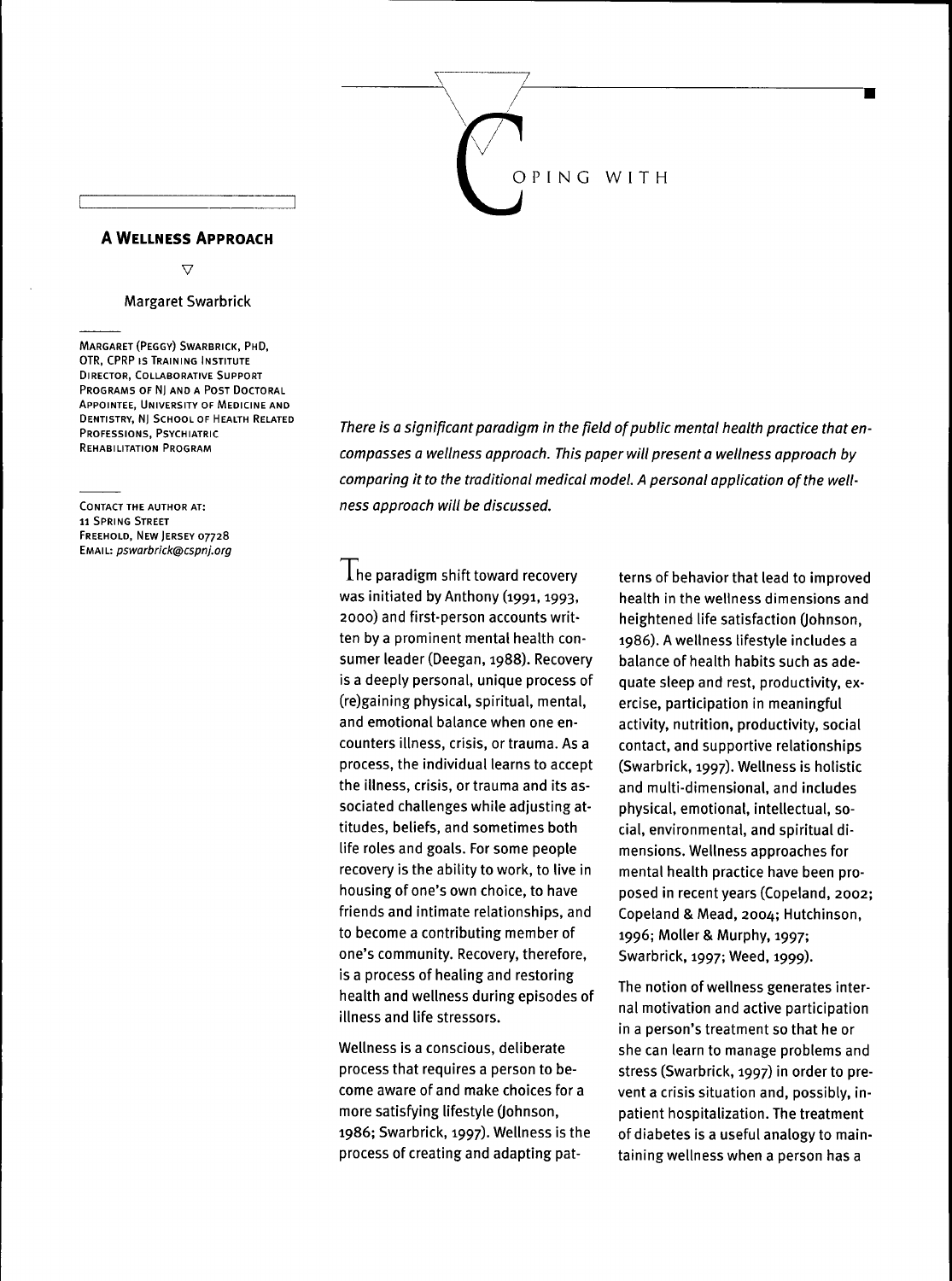psychiatric diagnosis. Management of diabetes, like a diagnosis of mental illness, involves choosing and committing to a daily routine of medication, exercise, adequate nutrition, sleep and wake cycles, and rest (Swarbrick, 1997). This lifestyle pattern allows a person to maintain a level of physiological balance that impacts his or her physical, social, spiritual, and emotional well-being. A focus on health, strengths, and personal responsibility rather than dependence and illness can engender optimism and a belief in the capacity to exert personal control in managing total health needs.

There are some major differences between the medical model and the wellness approach. The medical model narrowly focuses on symptom reduction, rapid stabilization, and interventions focused on deficiencies and incapacity. In this deficit-based approach, individuals are seen in terms of their illness; what is often overlooked are people's interests, skills, abilities, and potential to achieve personal goals. The narrow focus on limitations often exacerbates the mental illness or crisis rather than supporting recovery.

The wellness approach, on the other hand, identifies goals, preferences, interests, and strengths of the individual. Wellness centers on health, whereas the medical model focuses on illness or disease management. This approach provides opportunities for persons to assume or resume the valued social roles necessary to achieve a decent quality of life. Wellness engenders a positive attitude rather than focusing on problems and issues. This perspective sparks internal motivation and strengthens an optimistic attitude. An individual is empowered to manage life crises and stress and direct their attention to wellness lifestyle goals.

The wellness approach outlines seven dimensions and their interrelated connections, which constitute the whole person. The concept of spirituality, for example, is metaphysical and, therefore, difficult to define objectively. Spirituality may be interpreted in terms of wellness as spiritual health, the extent to which a person's need for spiritual expression and growth are met. Spirituality is considered a strength, through its value as a contribution to health and healing. The medical model often excludes attention to the spiritual dimension, more often diagnosing the embracement of the spiritual dimension as a form of pathology, shamanism, ritualistic behavior, or quackery (Swarbrick & Burkhardt, **2000).**

In the wellness approach, a person is empowered to assume personal responsibility and be proactive in the preservation of his or her own health. People are given an active role and responsibilities to self-monitor their own health behaviors and increase activity in the dimension where they perceive there is an Imbalance. The motivation for compliance or adherence and commitment to change in the wellness approach comes through personal control and good health, whereas in the medical model, fear is used to drive change and instill compliance or adherence (Swarbrick, 1997). If one operates on the basis of fear, then the biological reaction to that fear can have a negative physiological and psychological effect on the body. This may compromise the interaction and deter positive change and healing.

A key to both the medical model and wellness approach is to help an individual to restore emotional and physical equilibrium by establishing and maintaining a predictable routine. A self-defined daily routine can help offset inner chaos and provides a pattern that helps a person to regain control and order in his or her life. It is important to make positive health choices while exerting control over events in their self-care routines, life and participation in the community. The Wellness Recovery Action Plan (Copeland, 1997) provides an excellent strategy to help people develop daily plans and other self-awareness processes to help restore personal wellness and recovery.

I have a strong belief in the power of the wellness rather than the illness approach. My road to recovery has been long and winding and I continue my path to wellness, thankfully equipped with many more supports, skills, and a better attitude than when 1 started.

Twenty-eight years ago I encountered the mental health system as an adolescent. Instead of spending my freshman year in high school, I spent my time receiving long-term in-patient and outpatient services. High school was a nightmare and a blur because I never became fully integrated. I struggled to graduate and I had no ambition for any career or life path. My sense of future was nonexistent. I had no personal goals and life dreams. I constantly wanted to return to the solace and safety of a hospital institution. Through anger, frustration, and anxiety, I developed a wellness vision of trying to look at myself as a whole person, including emotional, physical, social, occupational, spiritual, environmental, and intellectual dimensions. Initially, this kept me alive and now it has helped me live each day more fully.

I continue to struggle with the many residual aspects of dealing with an emotional imbalance. Fortunately, I have been able to focus on my own wellness through swimming, employment and pursuing education and training, which has empowered me to move forward to achieve personal goals—one step at a time. I found my way out of the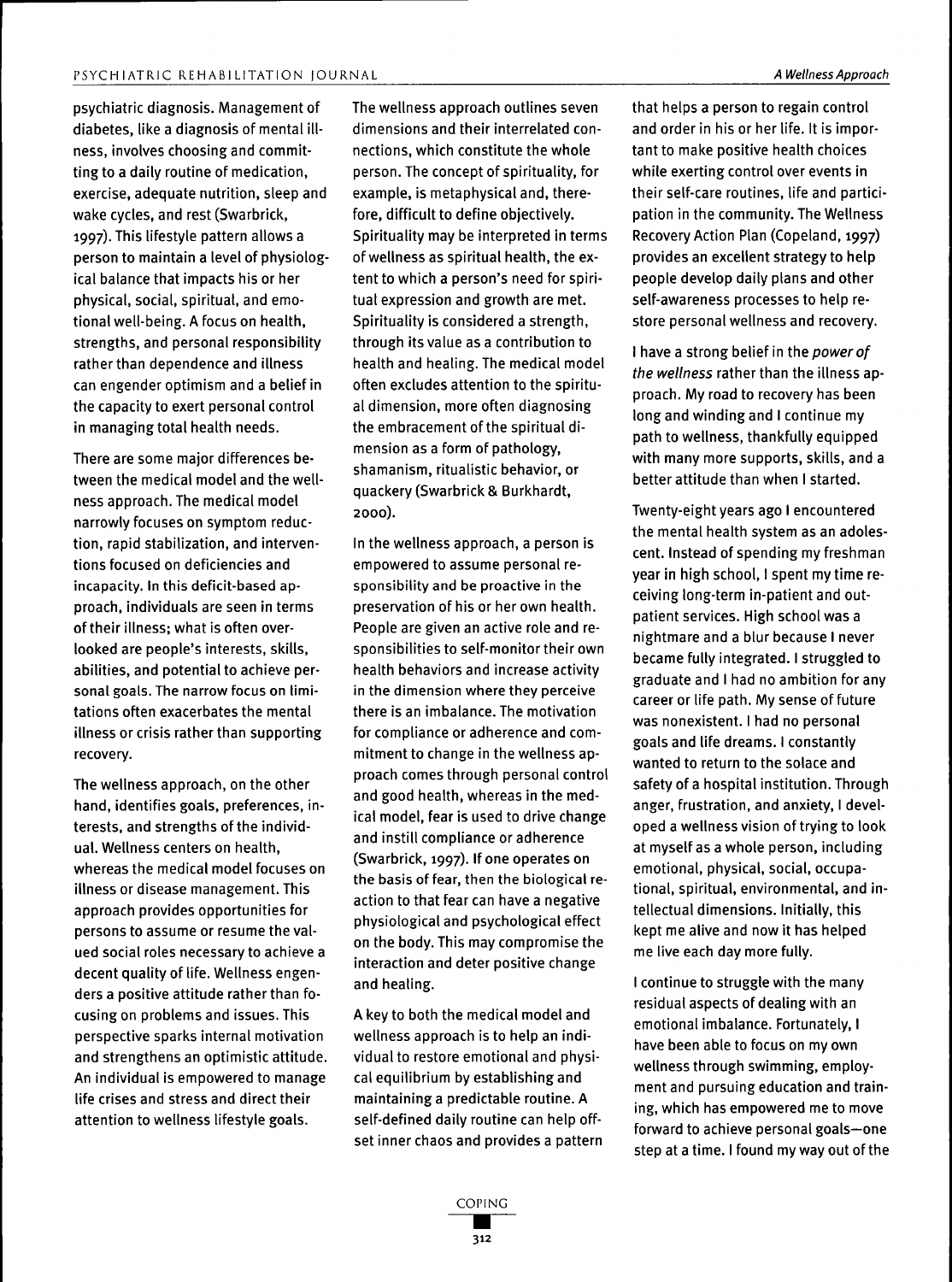hospital into other types of institutions such as community college and work. I made slow and steady gains toward defining my occupational role in society. 1 did work many less than minimum wage jobs and work became an adaptive obsession. 1 discovered that showing up for work was "half the battle." Work challenged me to get out of my head, cast aside daily rituals, overcome constant self-doubt, and do something for someone else. Work also provided a financial reward, which helped me break away from my perceived control by family and others. I developed several miserly skills that have served me well over the years and have helped me attain financial stability.

Even though I have acknowledged my illness, I can still get caught up in its negativity, but I try to pay more attention to my overall wellness (physical health, emotional maturity, spirituality, living and working environment, intellectual capacity, and social supports) rather than the label of having been diagnosed with a mental illness.

Swimming has been the most critical tool in my arsenal of wellness tools that help keep me focused on my personal recovery. Early on it was an activity I could do alone and be in full control. It also got me into an environment where I could be around other people yet did not need to socialize if I did not feel well enough. It is well known that swimming is one of the best forms of exercise and stress reduction for people of all ages and life challenges (Katz, 1993). A good vigorous swim increases the oxygen in the blood that is delivered to the brain and also helps release endorphins into the blood. I found that I felt a meditative rhythm when engaged in swimming. The aerobic aspects of swimming pump the blood which can help the heart and relax muscles. I found swimming to be a relatively inexpensive activity that significantly helped (and still helps) me deal with stress and promote my creative thinking patterns.

Swimming has helped relieve serious bouts of depression and helped with clearing my thinking patterns. Many times 1 have to push myself to get to get to the pool. Once I complete a 30 or 40 minute swim routine followed by a visit to a steam room I find myself thinking much clearer, less anxious and more relaxed.

Pursuing further education and working also have been very important tools. Work validated my abilities and fortunately led to a good track record in competitive employment. In my recovery, 1 have needed a great deal of support and help to create the type of daily routine such as setting a daily maintenance plan (Copeland, 1997) that supports recovery. Patience and persistence are the keys. I had to be patient with myself and others and persist even when I did not feel well. Early on I realized that if I showed up, I would be rewarded. This is how my work ethic developed. I realized that I could go to work and contribute something, even though I was not fully well.

Accepting the illness and the related challenges is also key. When I stopped blaming others and life's situations for the challenges imposed by my illness, I perceived life as less stressful and 1 was more able to handle stress, disappointments, and even my successes. Learning more about the illness and how I could be well despite my diagnosis was a relief. Working helped me get out of myself, and continues to help me to overcome my obsessions and rituals. I have developed an attitude of acceptance and continue to learn new skills and access supports that keep me focused on daily goals. There is hope for everyone and we need to be open to support one another.

It is my hope the mental health system, professionals, consumers and families can work collaborativety to become selfempowered and self-directed to move beyond the label and think about the wellness within and around them. It is up to each one of us to assume our respective roles and responsibilities on a personal, professional and system level to chart a course toward transforming the mental health system and our society such that we can achieve a collective focus on recovery and wellness. The wellness approach offers a holistic framework in which to view the person as a whole being (physical, spiritual, emotional, environment, social, occupational-leisure, intellectual, and environmental dimensions). This framework is useful for consumers, professionals, and families to take control of their lives and capitalize on strengths, abilities, and personal aspirations in order for every individual to take on and fulfill meaningful roles within their families and in today's society.

### **References**

- Anthony, W. (1991). Recovery from mental illness: The new vision of service researchers. Innovation and Research, 1(1),  $13 - 14.$
- Anthony, W. (1993). Recovery from mental illness: The guiding vision of the mental health service system in the 1990s. Psychosocial Rehabilitation Journal, 16(4),  $11 - 23$ .
- Anthony, W. (2000). A recovery oriented system: Setting some system level standards. Psychiatric Rehabilitation Journal, 24(2), 159-168.
- Copeland, M. E. (2002). Wellness Recovery Action Plan. West Dummerston, VT: Peach Press.
- Copeland, M. E., & Mead, S. (2004). Wellness Recovery Action Plan & Peer Support: Personal, Group and Program Development. West Dummerston, VT: Peach Press.
- Deegan, P. (April 1988). Recovering: The lived experience of rehabilitation. Psychosociai Nursing and Mental Health Services, 33(4),  $7 - 11.$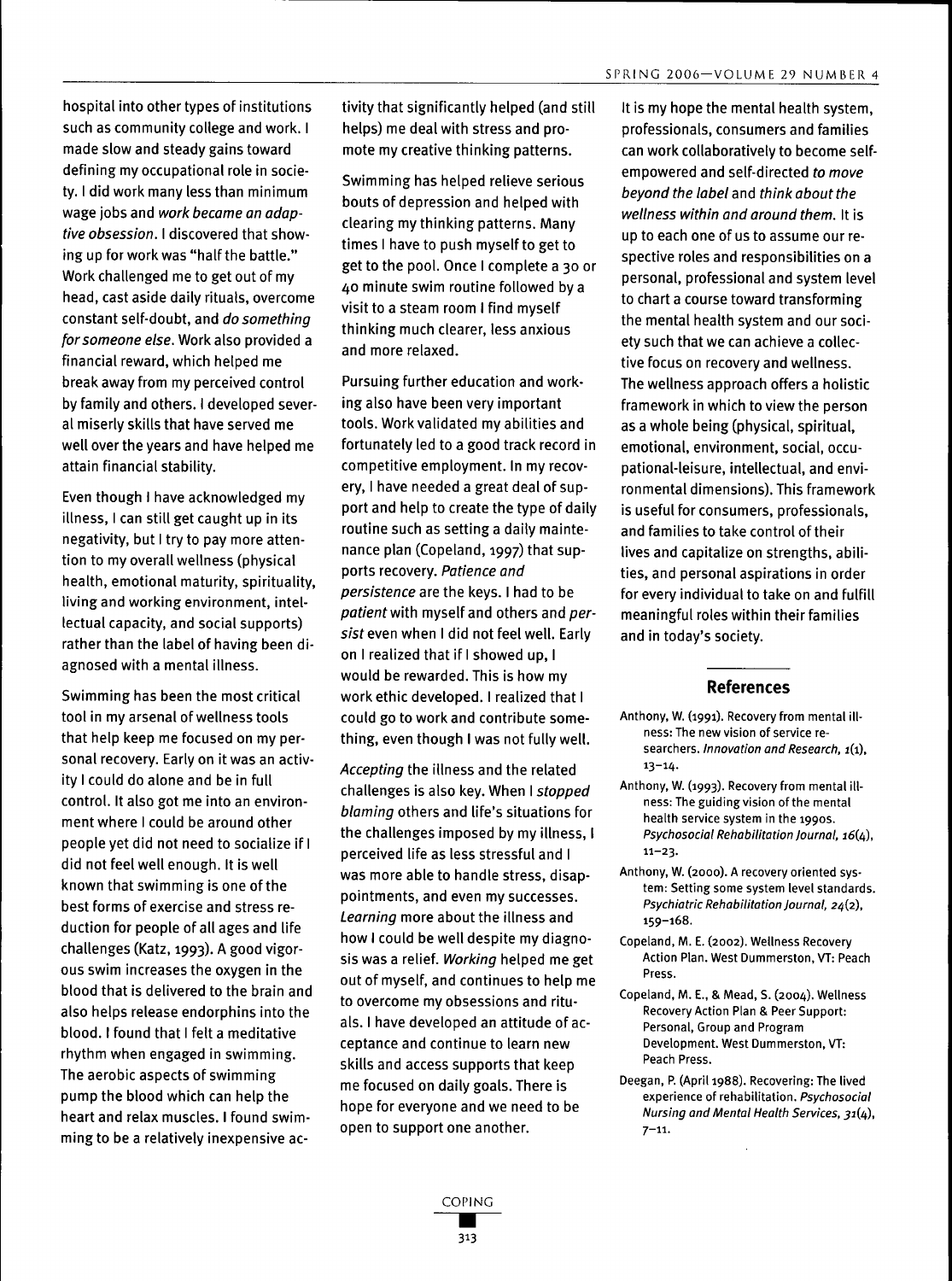- Hutchinson, D. S. (1996) Promoting weilness in rehabilitation and recovery: A call to action. Community Support Network News,  $11(2)$ .
- Johnson,). (1986). Wellness: A context for living. Thorofare, NJ: Slack.
- Katz, J. (1993). Swimming for total fitness. Broadway Books, NY.
- Moller, M. D., and Murphy, M. F. (1997) The three r's: Psychiatric rehabilitation wellness program. Psychiatric Rehabilitation lournal, 20(3): 42-48.
- Swarbrick, M., & Burkhardt, A. (2000). The spiritual domain of health. Mental Health Special Interest Section Quarterly, 23,1-3.
- Swarbrick, M. (1997, March). A wellness model for clients. Mental Health Special Interest Section Quarterly, 20, 1-4.
- Weed, D. (1999). Health lifestyle workbook for consumers of mental health services. Fall River Health and Human Services Coalition, Inc., Massachusetts Health Research Institute.

## MARK YOUR CALENDAR!

June 5-8,2006

# **2006 USPRA Annual Psychiatric Rehabilitation Conference**

## Phoenix, Arizona

Locally hosted by the Arizona Chapter of USPRA

## **Register now and secure discounts off last year's rates!**

**I** he 2006 conference will continue the tradition of providing excellent training and learning presentations that will provide you



with innovative and cutting-edge information to help you: connect with others in the PSR field; expand your knowledge; improve your effectiveness and renew enthusiasm for your work. An exceptional learning experience will be happening in Phoenix—don't miss out!

Enjoy the sun-filled days and starlit evenings of Phoenix. You'll find everything from world-class dining to exhilarating adventure, trendy shopping, modern nightlife and enriching culture.

### **Visit us online for the latest information at www.uspra.org**